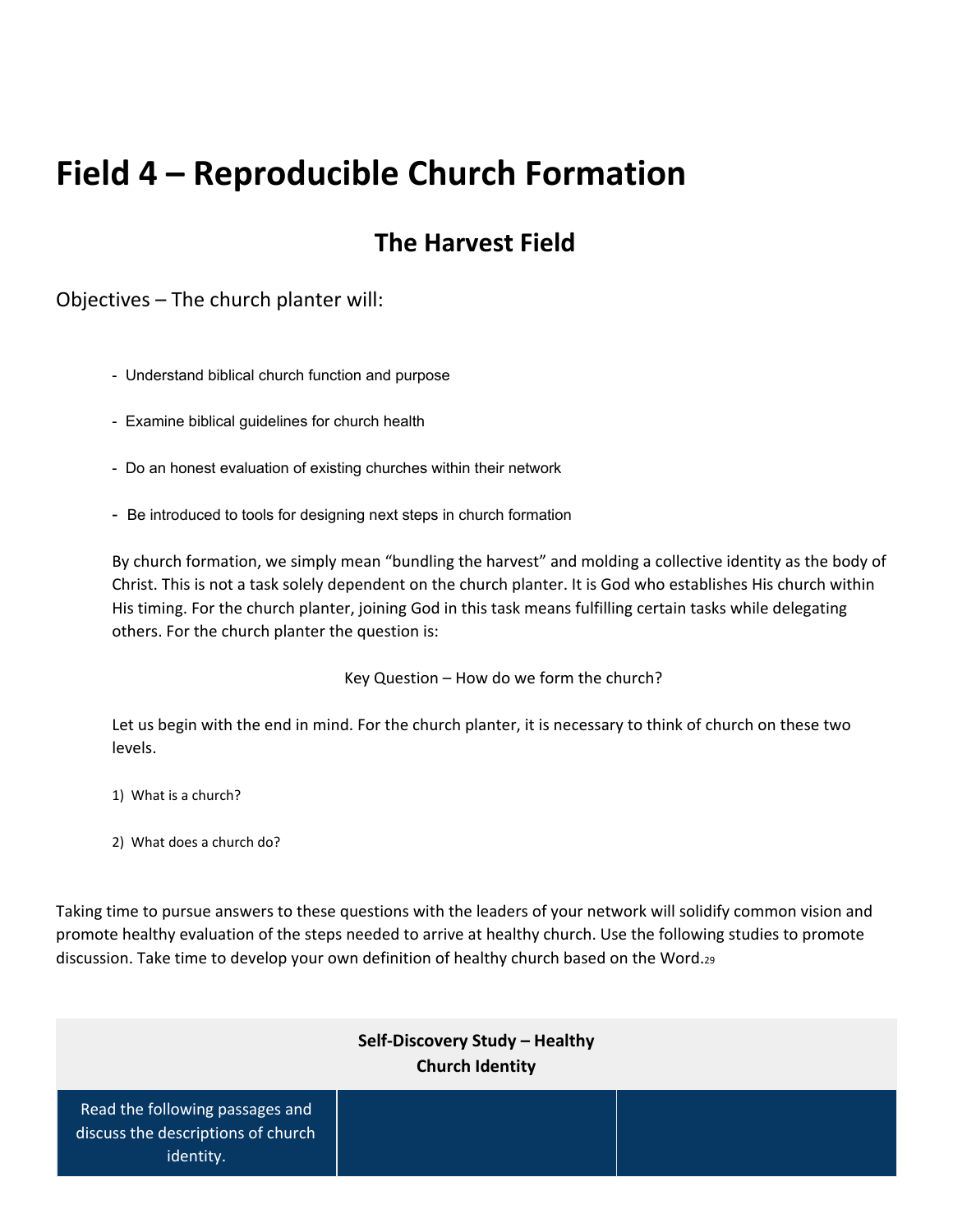| 1) 1 Peter 2:9-10 -        |  |
|----------------------------|--|
| 2) 1 Peter $2:5 -$         |  |
| 3) 1 Corinthians 12:12-31- |  |
| 4) 2 Corinthians 5:17-21-  |  |
| 5) 1 Timothy 3:15 -        |  |
|                            |  |
|                            |  |
|                            |  |

Understanding biblical church function is essential. Biblical accounts provide precedents for church activities. Examining church function at the source will help us later evaluate existing church tradition that may or may not promote healthy advance.

| Self-Discovery Study - Healthy<br><b>Church Function</b>                                                      |  |  |
|---------------------------------------------------------------------------------------------------------------|--|--|
| Read Acts 2:41-47 and Acts<br>11:19-26, 13:1-3. What do healthy<br>churches do? Record your answers<br>below. |  |  |
| $1.$                                                                                                          |  |  |
| 2.                                                                                                            |  |  |
| 3.                                                                                                            |  |  |
| 4.                                                                                                            |  |  |
| 5.                                                                                                            |  |  |
| 6.                                                                                                            |  |  |
| 7.                                                                                                            |  |  |
| 8.                                                                                                            |  |  |

<sup>29</sup> For further help with scriptural references concerning church identity and function see the compiled list within: "The Baptist Faith and Message 2000", Article VI: The Church. Available for download at: www.sbc.org.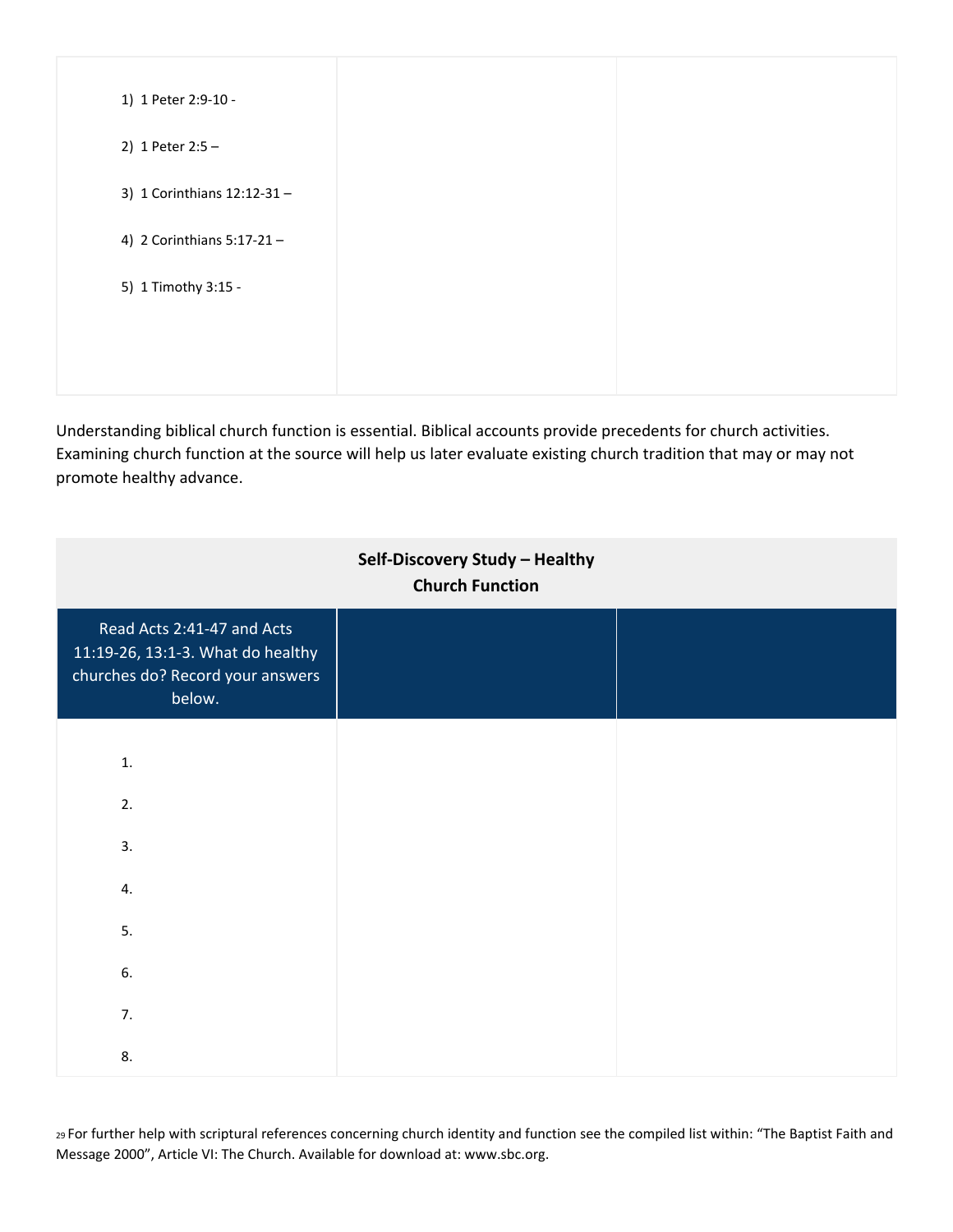#### **Tools for Evaluation Facilitating Healthy Church**

One of the challenges of teaching healthy church is organizing the vast amount of material available in the New Testament for quick dissemination in advancing fields. For this reason, consider these simple tools for organizing the biblical content as well as evaluating next steps in church formation designed to help oral learners.

Two "Handy Guides" will be introduced.

- 1) The Handy Guide for the Man of Peace <sup>30</sup>
- 2) The Handy Guide for the Maturing Church <sup>31</sup>

The first of these is intended as a starter. As the man of peace gathers his oikos around the gospel and begins discipleship, he is faced with a handful of simple questions that if not answered carry potential to stunt development of a new church. As a church begins, unexamined worldviews and previous religious practice, such as worship in temples, must be answered. In facing the issues of getting started, we have found the first of these two guides very helpful. It provides answers for the "Man of Peace."

The Second "Handy Guide" is valuable for those churches that are either maturing or perhaps returning to health. Organizing a church around simple reproducible vision is a key to multiplication. Of course, maturity is a process. It is not produced in a single training. Thus the church planter is served to consider again the T4T process or mentorship as these materials are introduced. Those churches that have arrived at "maturity" are sometimes served to go back to the beginning, as maturity is not a box to check off but a reality that must be maintained and revisited over time as traditions often cloud true biblical expectation. This second "handy guide" has proven very valuable among existing churches struggling with extra-biblical tradition which has limited their ability to reproduce.

<sup>30</sup> This guide was created in the field as the need arose among new believers to answer several key questions in the initial formation of churches. Our partnership with Lipok Lemtur in pioneer fields showed us the need for this tool and served as the testing ground.

31 This guide was first introduced in the teaching of David Garrison. We have since made small adjustments to the format and content, but wish to credit Dr. Garrison in its creation.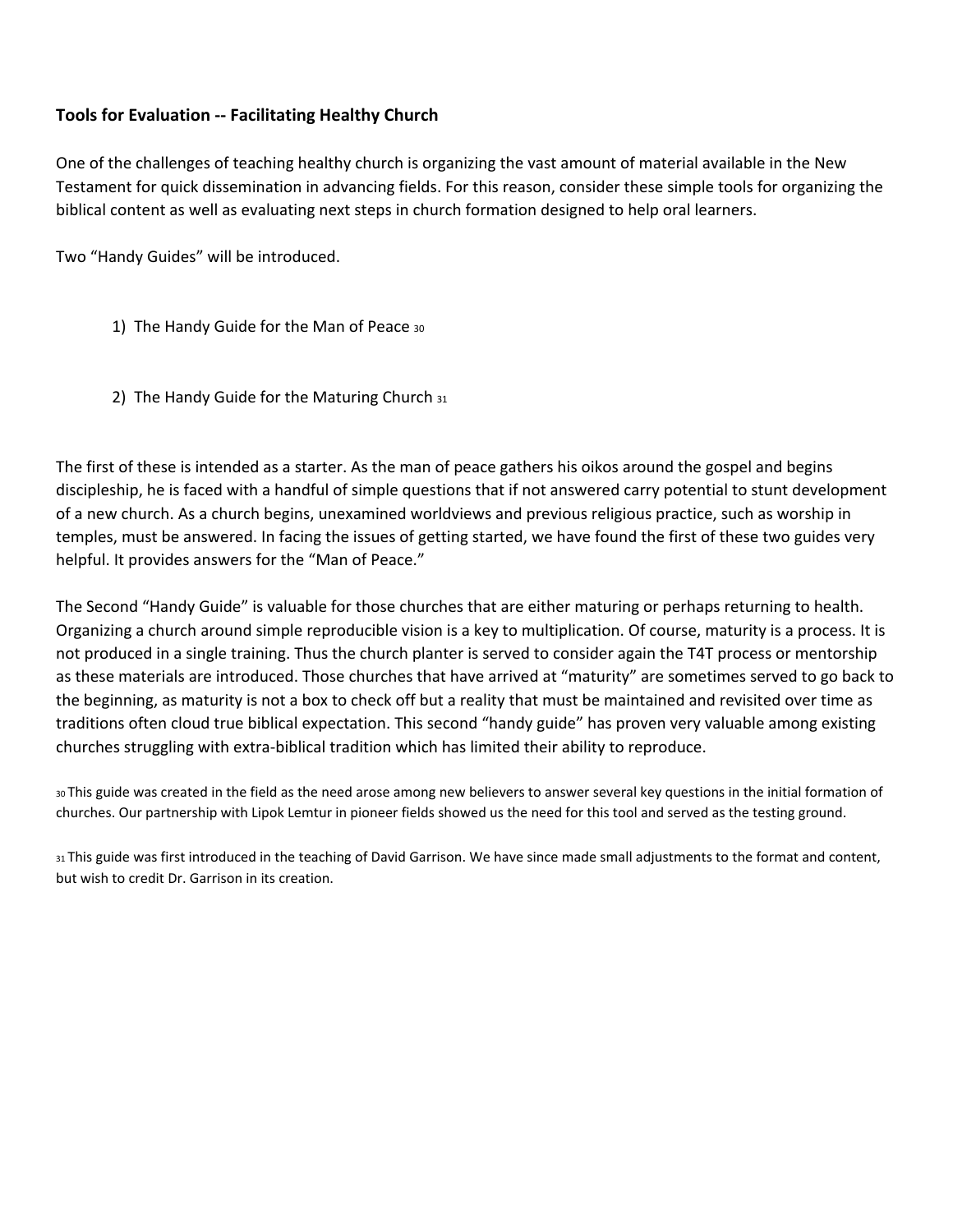#### **Tools for the trainer – The Handy Guides to Healthy Churches.**

The Left Hand – "Handy Guide" for the Man of Peace

There are five questions that must be answered in the mind of the Man of Peace as he begins hosting a new church.

Who? When? Where? Why? What?

These are the 5 key questions of new church starts.



#### Question #1 – Who is the church?

This is a question that can be revisited with each contact with the Man of Peace, as the answer encompasses the many word pictures given in scripture, (Body of Christ [1 Cor.12:12-31], Bride [Eph. 5:22-33], People of God, God's household, Royal priesthood [1 Pet. 2:4-10], etc.) To answer this question for the first time, however, we have chosen one verse. Acts 2:41 shows us the entry point for the formation of the first New Testament churches.

"Those who accepted his message were baptized, and about three thousand were added to their number that day."

Three initial teaching points exist in this verse. First, when the message was presented, those the Lord called, accepted his message. By faith these were added to the family of God through the sacrifice of Christ. It did not stop there however. They also chose to identify themselves with Christ's body in his death, burial and resurrection through baptism.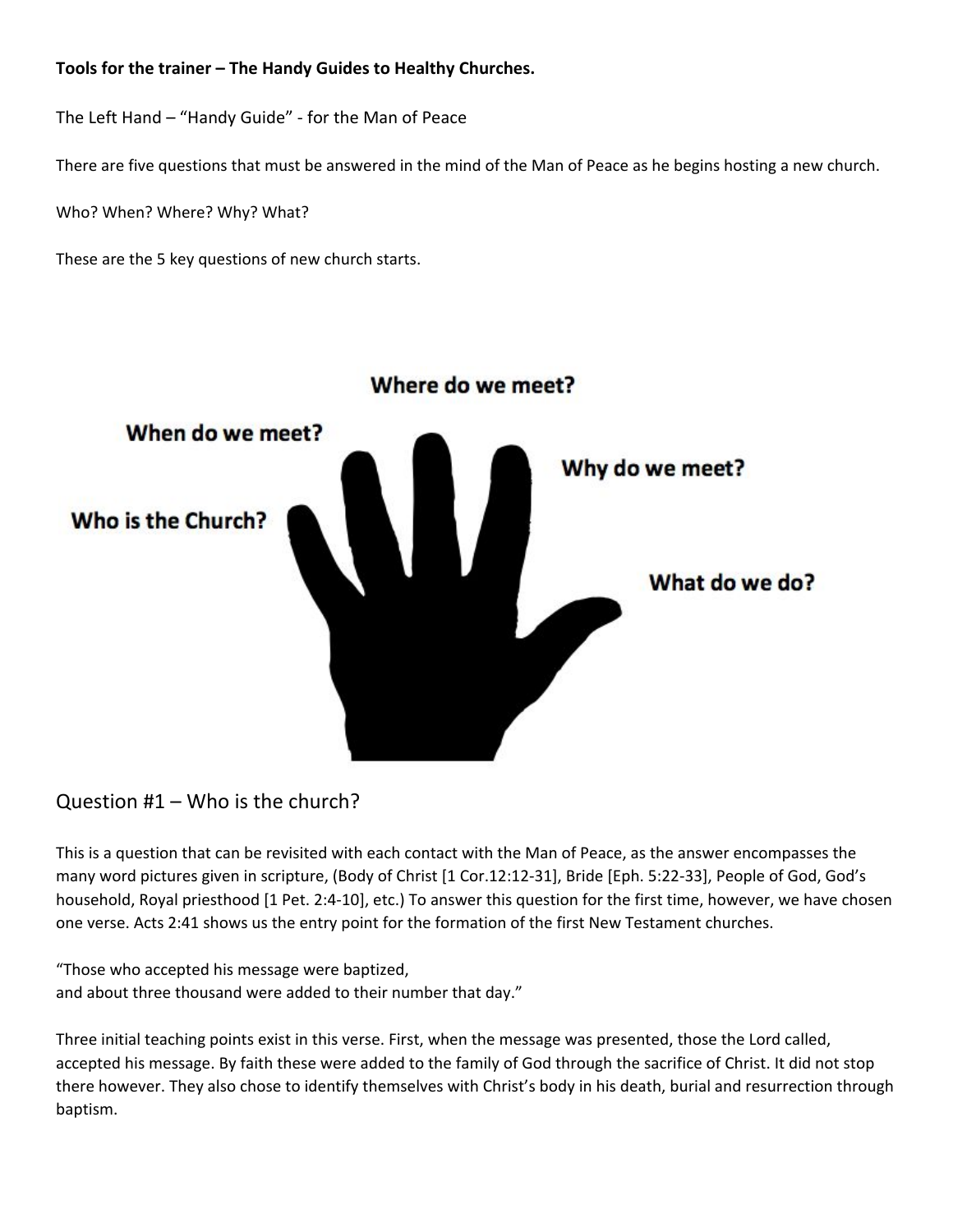This truth creates a second teaching point for us in this verse. Those who accepted the message were baptized. Baptism immediately follows acceptance. Here the point of emphasis is on both the immediate inclusion of some who in Acts 2:36-37 are said to have murdered Jesus, and the clear precedent of baptism after acceptance. This would seem to strike down any argument concerning the need to live up to any standard as prerequisite to baptism, as no more gross sin can be imagined than literally killing the author of salvation. It also answers potential false teaching concerning baptism prior to a personal confession of Christ.

Finally those who were baptized were "added to their number." This means they had a recognizable membership. They knew who was in and who was not. The church is open to minister to all but exclusively formed around those who have followed the Lord in obedience, the first steps of which are acceptance and baptism.

Do you have the expectation of large harvest? Having 3,000 baptisms on the first day of the church most certainly meant multiple baptizers. No one man could keep up with the needs of this multiplying community.

#### Question #2 – When do we meet?

Here the answer is not written in stone; in fact, the precedent of the first church will point to daily meetings (see Acts 2:46). What can be stated, however, is the need for a regular plan for meeting.

Hebrews 10:2425 says, "And let us consider how we may spur one another on toward love and good deeds. Let us not give up meeting together, as some are in the habit of doing, but let us encourage one another -- and all the more as you see the Day approaching."

Many cultures not known as "time oriented" have struggled with this question. The question for us as cross-cultural workers is: should such a schedule be imposed? The answer here should err on the side of freedom. Timing and length of service is not mandated in scripture. Consistency, however, is a must among new believers from belief systems that promote private worship. The goal is to establish the habit of meeting and seems to be the command of Hebrews 10.

Answer: Each new church start should set a time and day for regular meeting at least once per week. As a new family is created, our lives together should be set apart and considered as holy unto the Lord.

#### Key Question #3 – Where do churches meet?

The answer is the New Testament precedent. See the following study from the from Acts and Paul's letters.

|                                               | <b>Self-Discovery Bible Study</b>                                                                        |  |
|-----------------------------------------------|----------------------------------------------------------------------------------------------------------|--|
| Read the passages and answer the<br>question. | Acts 2:46 /5:42 /16:40/ 17:5-7/<br>18:7/ 19:9/ 20:20/ Romans 16:1-5 1<br>Cor. 16:19/ Col. 4:15/ Philemon |  |
| Question - Where did the churches<br>meet?    | $1:1-2$                                                                                                  |  |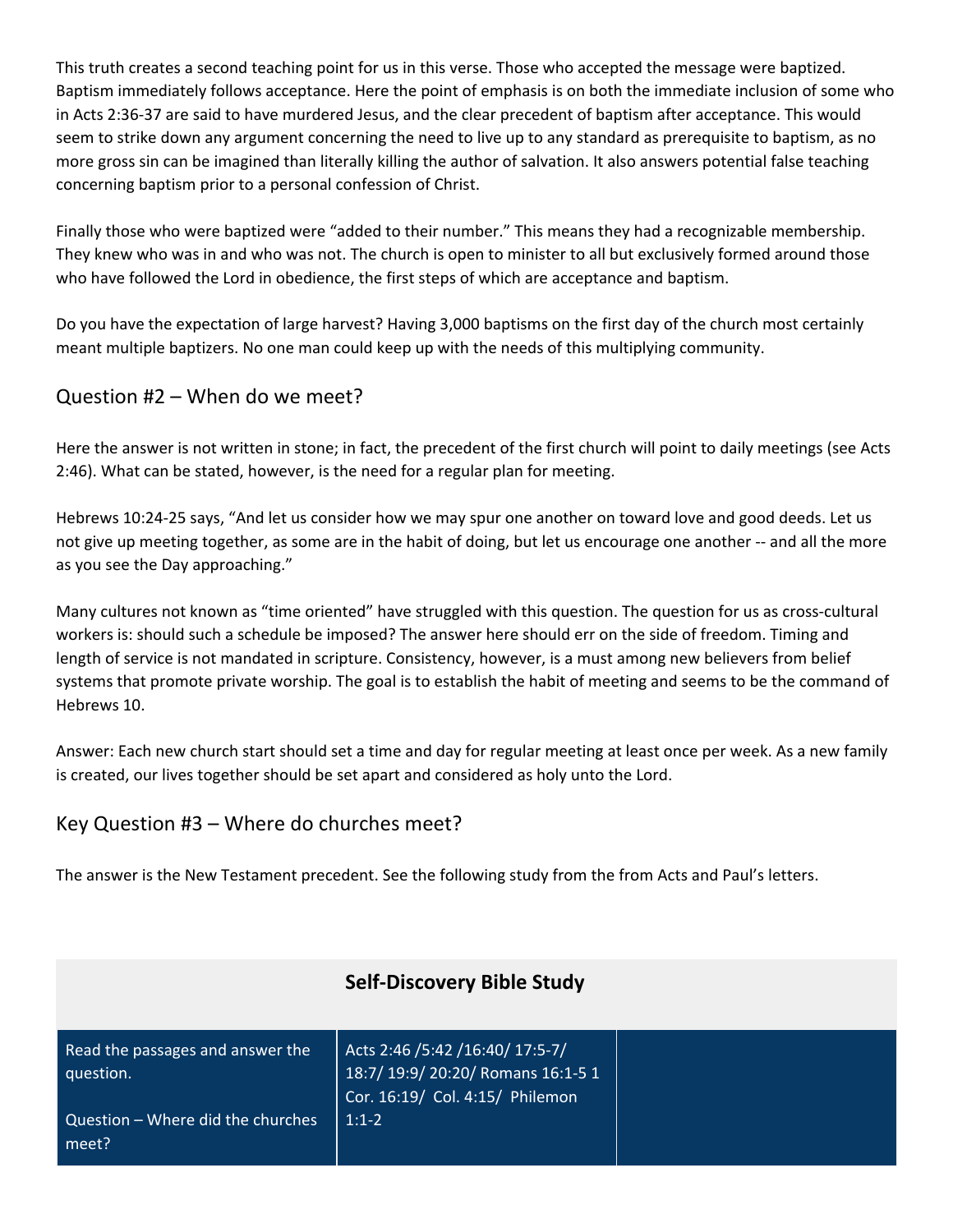| 1.    |  |
|-------|--|
| 2.    |  |
| 3.    |  |
| 4.    |  |
| 5.    |  |
| 6.    |  |
| 7.    |  |
| 8.    |  |
| 9.    |  |
| $10.$ |  |
| 11.   |  |

Answer: In each case, the New Testament precedent is clear. In fact, no other venues exist in scripture.<sup>32</sup> Following the example of scripture means churches meet in homes. Take time with your disciples or church planting team to discuss reasons for homes as the venue for church. This exercise can create valuable discussion, but may not be needed for the pioneer Man of Peace who is likely to simply follow scripture. Challenge the believers in your church. Would they be willing to offer their home for expanding the kingdom? Hosting a new Bible study, or the willingness to host a church fits the biblical precedent established in the study above.

## Question #4 – Why do we gather as church?

The answer here is our primary motive.

1 Corinthians 10:31 says, "So whether you eat or drink or whatever you do, do it for the glory of God."

This is a simple instruction for the church. Every activity the church participates in should pass the 1 Corinthians 10:31 test. Anything not committed to glorifying God is outside the realm of healthy church activity. This simple instruction is the charge of every believer. Mutual accountability to this command must be the "DNA" of our churches. This is the only pure motive. Anything less is an impure offering.

The scripture also offers mutual accountability and encouragement as a motive for the habit of meeting together.

<sup>32</sup> Some may claim Acts 2 as an exception to meetings in homes. It can be defended, however, that the purpose of Temple meetings was ongoing evangelism as the believing community engaged their Jewish brothers. The second possible argument is the lecture Hall of Tyrannus in Ephesus where Paul is said to have continued in teaching for two years. It is of note, however, that Aquila and Priscilla who were in Ephesus and would have had access to the hall chose instead to use their home as the host of a church (see 1 Cor. 16:19, which is written from Ephesus).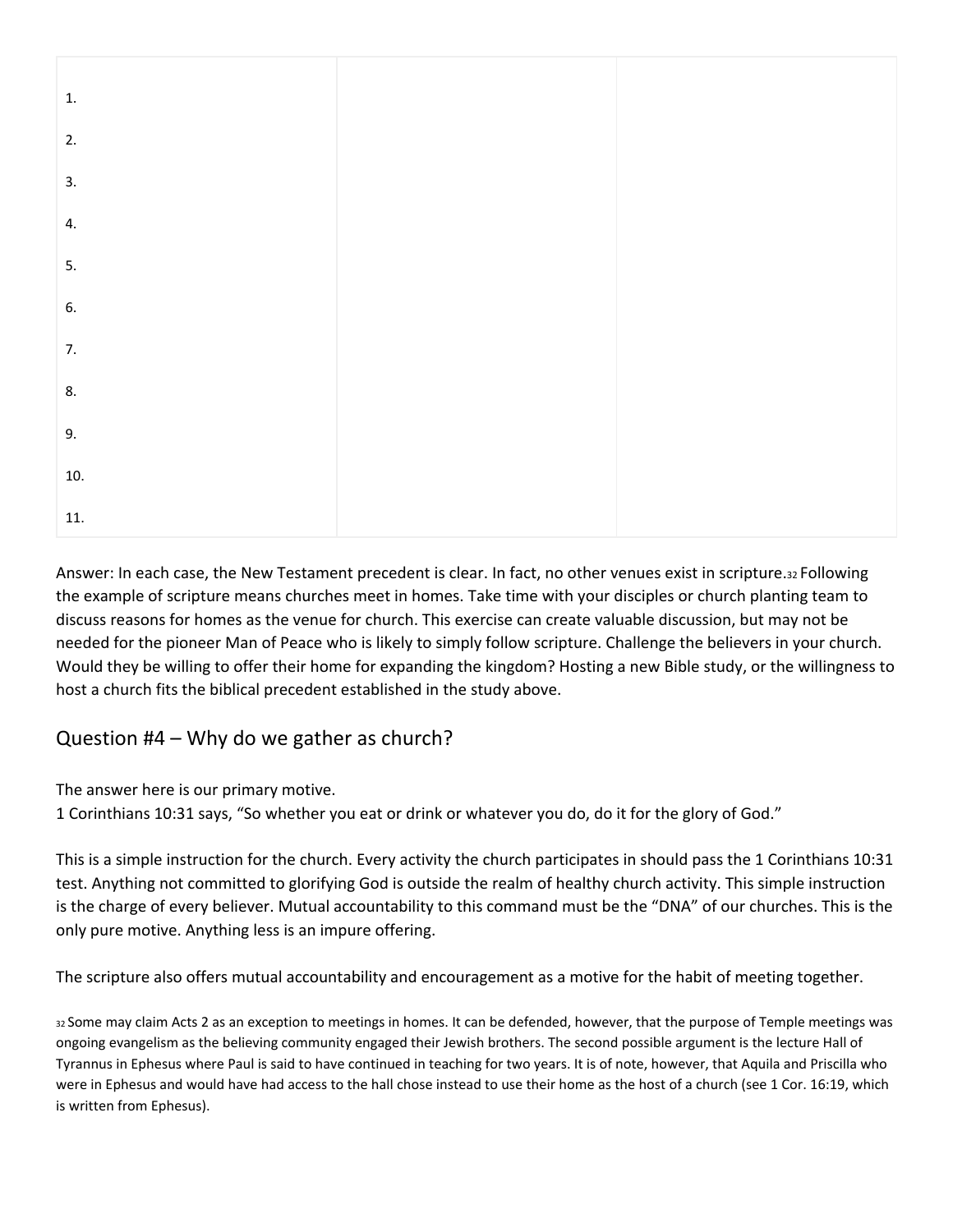Hebrews 10:2425 say, "And let us consider how we may spur one another on toward love and good deeds. Let us not give up meeting together, as some are in the habit of doing, but let us encourage one another – and all the more as you see the Day approaching."

Vision, accountability and encouragement are resources that must be regularly renewed. Like food for the body, or fuel for a machine, these benefits of body life keep us moving in the right direction. Do not forsake the assembly! Among converts of eastern religions, which view worship as an individual right, corporate worship and accountability may be new concepts. While the Holy Spirit will generate an intrinsic motive for fellowship, the habit of meeting corporately must be modeled. Doing so will expose new believers to the intended benefits of body life detailed in Hebrews 10:24-25.

### Question #5 – What does a church do?

Here we need to make a simple list of activities of the first church recorded for us in Acts 2:3847.

|                                               | <b>Self-Discovery Bible Study</b> |  |
|-----------------------------------------------|-----------------------------------|--|
| Read the passages and answer the<br>question. | Acts 2:38-47                      |  |
| What did the first church do?                 |                                   |  |
| 1.                                            |                                   |  |
| 2.                                            |                                   |  |
| 3.                                            |                                   |  |
| 4.                                            |                                   |  |
| 5.                                            |                                   |  |
| 6.                                            |                                   |  |
| 7.                                            |                                   |  |
| 8.                                            |                                   |  |
| 9.                                            |                                   |  |
| 10.                                           |                                   |  |
| 11.                                           |                                   |  |